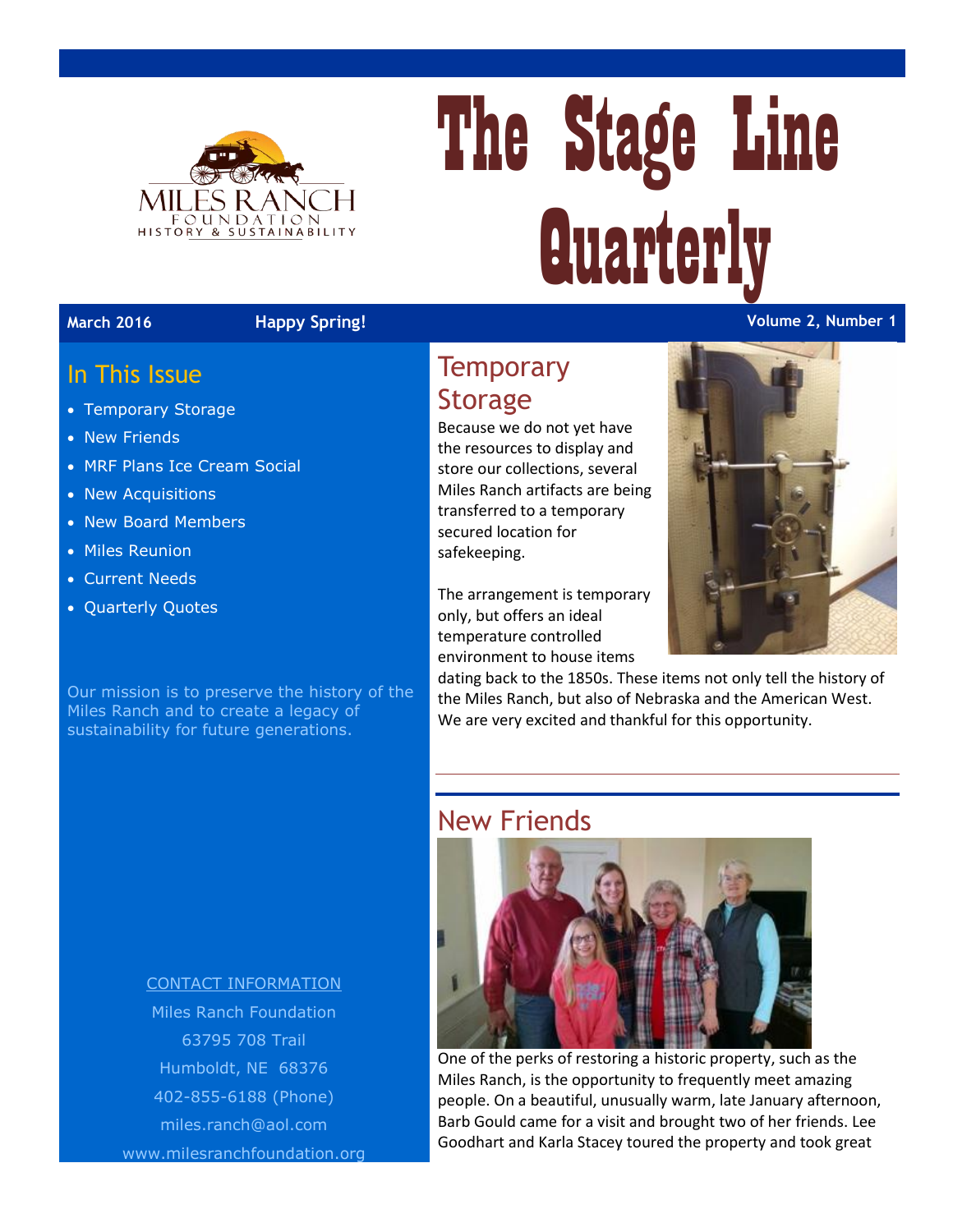The history of the Miles Ranch is an irreplaceable heritage. We should do all we can, so it is not lost, forever.



The Miles Ranch Foundation is a Nebraska non-profit corporation with tax-exempt status under section  $501(c)(3)$ of the Internal Revenue Code.

Donations should be made payable to the Miles Ranch

F&M Bank Falls City, NE 68355

interest on the history of the Miles Ranch and the restoration of the property. We truly enjoyed spending time with them! Thank you Barb, Lee, and Karla for your visit and generous donation to the Miles Ranch Foundation.

On February 20<sup>th</sup>, Lyle Wissmann, who lived at the Miles Ranch with his family for several years, also came for a visit. Lyle brought a friend, Tish Palmer with him. Many great stories were shared about the history of the place and life at the Miles Ranch. Unfortunately, we forgot to take a picture with them, so they will have to come back soon. It was a lovely afternoon with great ice cream!



# MRF Plans Ice Cream Social

The Miles Ranch Foundation and several descendants of the Miles Family are planning an ice cream social for June. More details coming soon on Facebook.

#### New Acquisitions

New acquisitions allow us to better interpret the history of the Miles Ranch and Colonel Miles' legacy. Steven Miles, great- great- grandson of Colonel Miles, has pledged to donate the desk that once belonged to Colonel Stephen Boyd Miles. We are very honored by this pledge and can't wait to be able to share this with the community. First, the desk will have to make the trip from Oregon to Nebraska and then undergo some restoration. It will be exciting to see this item coming home.



Henry Miles, great-great grandson of Colonel Miles, has donated a late 1800s gold Elgin pocket watch that once belonged to Samuel A. Miles. The watch has Samuel's initials engraved on it. Samuel was Colonel Miles' son.

These remarkable pieces are a must see and will certainly spark curiosity and stimulate others to learn about the Miles Ranch and its contribution to the development of the American West. Both the desk and the pocket watch are wonderful heritage symbols. Thank you, Steve and Henry for your love of history and incredible generosity.